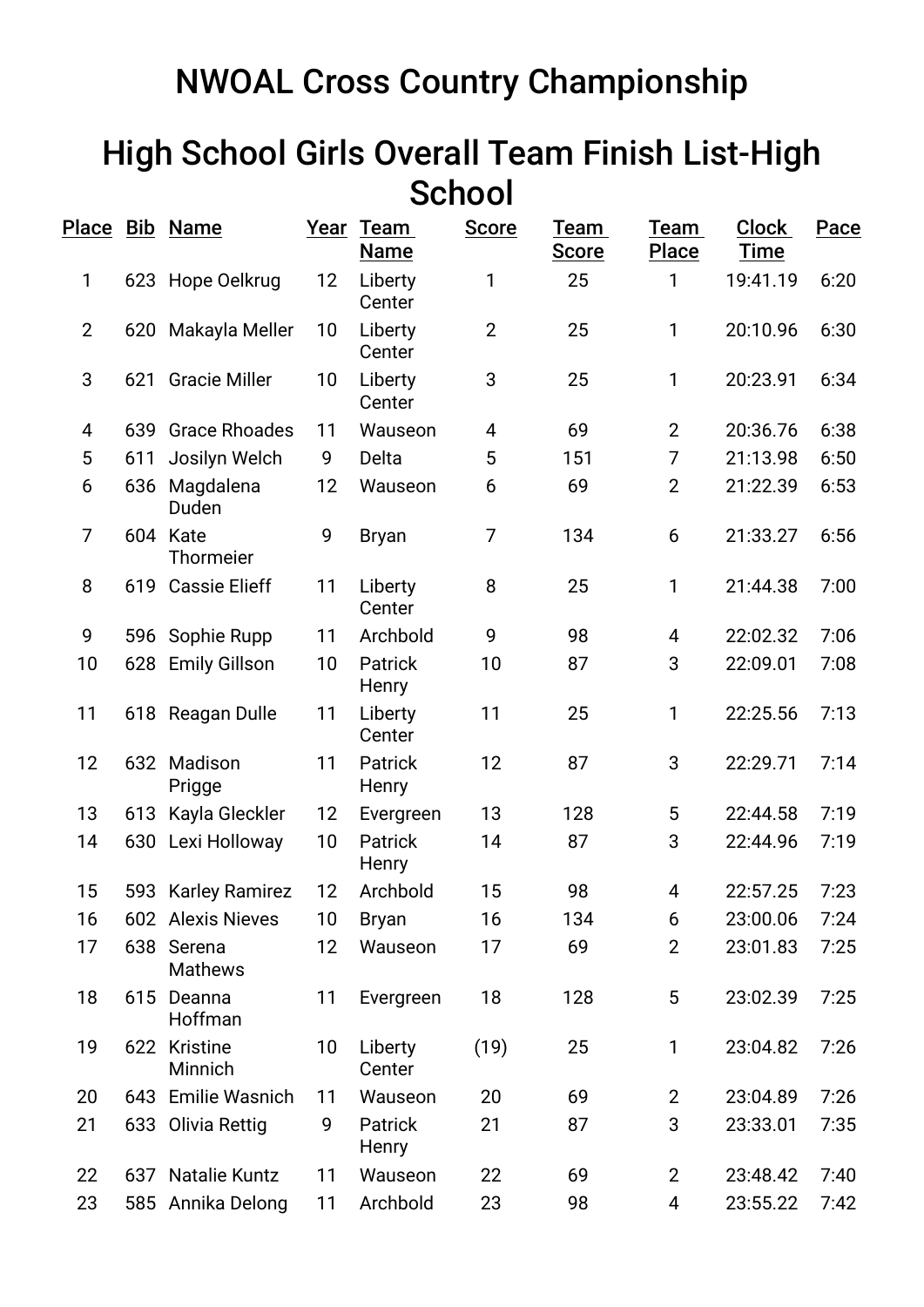|    |     | Place Bib Name               |    | Year Team<br>Name | <b>Score</b> | Team<br><b>Score</b> | Team<br>Place  | <b>Clock</b><br><b>Time</b> | Pace  |
|----|-----|------------------------------|----|-------------------|--------------|----------------------|----------------|-----------------------------|-------|
| 24 |     | 747 Ashley Keaton            | 12 | Swanton           | < 5          | Incomplete           | 8              | 24:02.04                    | 7:44  |
| 25 |     | 584 Allie Buehrer            | 10 | Archbold          | 24           | 98                   | $\overline{4}$ | 24:10.75                    | 7:47  |
| 26 |     | 624 Ashley Rall              | 12 | Liberty<br>Center | (25)         | 25                   | 1              | 24:13.75                    | 7:48  |
| 27 |     | 616 Lyndi<br>Williamson      | 11 | Evergreen         | 26           | 128                  | 5              | 24:22.74                    | 7:51  |
| 28 |     | 594 Alison Roehrig           | 11 | Archbold          | 27           | 98                   | 4              | 24:29.06                    | 7:53  |
| 29 |     | 590 Trinity Lauber           | 9  | Archbold          | (28)         | 98                   | 4              | 24:37.67                    | 7:56  |
| 30 |     | 592 Tessa Nafziger           | 9  | Archbold          | (29)         | 98                   | 4              | 24:43.19                    | 7:57  |
| 31 |     | 629 Karlie<br>Gubernath      | 9  | Patrick<br>Henry  | 30           | 87                   | 3              | 24:49.87                    | 8:00  |
| 32 | 606 | Sophia Bonfert               | 9  | Delta             | 31           | 151                  | 7              | 24:51.18                    | 8:00  |
| 33 |     | 642 Alexandria<br>Schultz    | 9  | Wauseon           | (32)         | 69                   | $\overline{2}$ | 25:22.82                    | 8:10  |
| 34 | 614 | Ella Hinz                    | 9  | Evergreen         | 33           | 128                  | 5              | 25:31.21                    | 8:13  |
| 35 | 607 | Emma<br>Deffenbaugh          | 11 | Delta             | 34           | 151                  | 7              | 25:44.77                    | 8:17  |
| 36 | 600 | Kelby Knight                 | 9  | <b>Bryan</b>      | 35           | 134                  | 6              | 25:54.28                    | 8:20  |
| 37 | 589 | Rayne<br>Kinsman             | 10 | Archbold          | > 7          | 98                   | 4              | 26:35.25                    | 8:33  |
| 38 | 598 | Ella Throne                  | 10 | Archbold          | > 7          | 98                   | 4              | 26:51.85                    | 8:39  |
| 39 | 588 | Jenae<br>Kinsman             | 10 | Archbold          | > 7          | 98                   | 4              | 26:54.29                    | 8:40  |
| 40 | 641 | Odalys<br><b>Santillanes</b> | 9  | Wauseon           | (36)         | 69                   | $\overline{2}$ | 26:58.28                    | 8:41  |
| 41 |     | 634 Journey<br>Coleman       | 10 | Swanton           | ~< 5         | Incomplete           | 8              | 26:59.15                    | 8:41  |
| 42 |     | 595 Norah Ruffer             | 10 | Archbold          | > 7          | 98                   | 4              | 28:02.55                    | 9:02  |
| 43 |     | 605 Casey Xie                | 9  | <b>Bryan</b>      | 37           | 134                  | 6              | 28:10.10                    | 9:04  |
| 44 |     | 612 Izzy Barkhimer           | 12 | Evergreen         | 38           | 128                  | 5              | 28:10.26                    | 9:04  |
| 45 |     | 626 Alexus<br>Shaneyfelt     | 11 | Liberty<br>Center | > 7          | 25                   | 1              | 28:25.02                    | 9:09  |
| 46 |     | 625 Jade Seiler              | 9  | Liberty<br>Center | > 7          | 25                   | 1              | 30:22.64                    | 9:47  |
| 47 | 591 | Meg Mello                    | 11 | Archbold          | > 7          | 98                   | 4              | 30:35.00                    | 9:51  |
| 48 | 587 | Elizabeth<br>Francis         | 9  | Archbold          | > 7          | 98                   | 4              | 31:11.29                    | 10:02 |
| 49 |     | 599 Anastasia<br>Haas        | 10 | <b>Bryan</b>      | 39           | 134                  | 6              | 31:16.20                    | 10:04 |
| 50 |     | 610 Leigha Pirrwitz          | 10 | Delta             | 40           | 151                  | 7              | 31:22.39                    | 10:06 |
| 51 | 608 | Jaclyn<br>Kohlhofer          | 9  | Delta             | 41           | 151                  | 7              | 32:22.54                    | 10:25 |
| 52 |     | 597 Natalie Seibert          | 11 | Archbold          | > 7          | 98                   | 4              | 33:10.77                    | 10:41 |